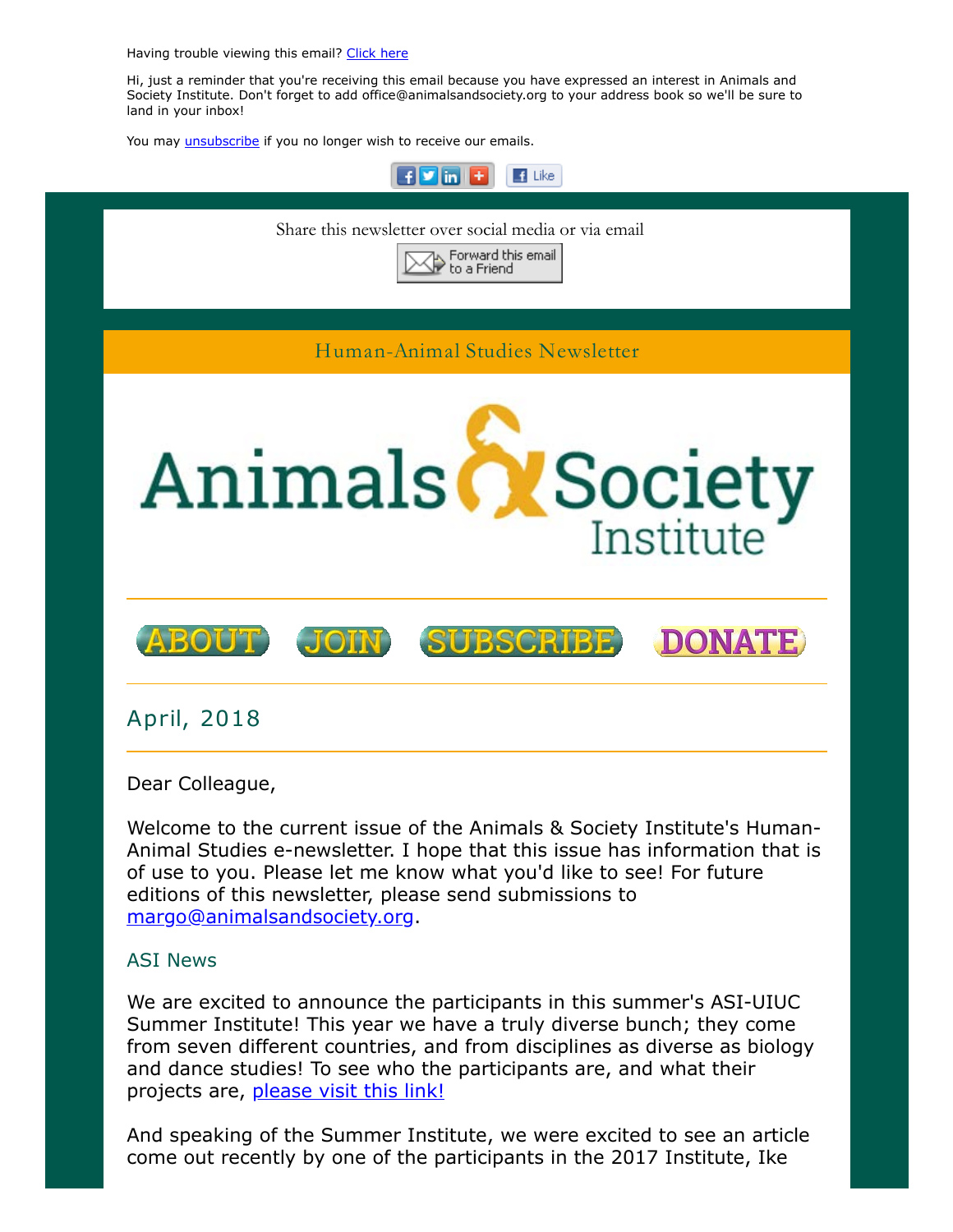#### Sharpless:

Lamey, A., & Sharpless, I. (2018). Making the Animals on the Plate Visible: Anglophone Celebrity Chef Cookbooks Ranked by Sentient Animal Deaths. Food Ethics, 1-21.

[Have you been watching our newest project, the Defining HAS Video](https://www.animalsandsociety.org/human-animal-studies/defining-human-animal-studies-an-asi-video-project/) series? If not, what are you waiting for? We have released 5 videos so far, by scholars Peter Singer, Ken Shapiro, Corey Lee Wrenn, Anthony Podberscek, and David Favre, and have a bunch more waiting to come out. Take a look at the current ones, and some of the upcoming videos, [here!](https://www.animalsandsociety.org/human-animal-studies/defining-human-animal-studies-an-asi-video-project/)

The Animals & Society Institute (ASI) and Wesleyan Animal Studies (WAS) invite applications for the sixth annual Undergraduate Prize Competition for Undergraduate Students Pursuing Research in Human-Animal Studies. ASI and WAS will award a prize to an outstanding, original theoretical or empirical scholarly work that advances the field of human-animal studies. Papers can come from any undergraduate discipline in the humanities, social sciences or natural sciences, and must be between 4,000-7,000 words long, including abstract and references. The winning paper will be published in Society & Animals, an interdisciplinary journal that publishes articles describing and analyzing experiences of and with non-human animals. Topics can include humananimal interactions in various settings (animal cruelty, the therapeutic uses of animals), the applied uses of animals (research, education, medicine and agriculture), the use of animals in culture (e.g. dogfighting, circus, animal companions, animal research), attitudes toward animals as affected by different socializing agencies and strategies, representations of animals in literature, art, or popular culture, the domestication of animals, the politics of animal welfare, or the constitution of the animal rights movement. [Find out more here!](https://www.animalsandsociety.org/call-for-submissions-asi-was-undergraduate-paper-prize-in-human-animal-studies/)

Another opportunity for students is Sloth! We are currently taking submissions for the next issue of Sloth, ASI's journal for undergraduate students to publish their papers, book and film reviews, and other work.

[Submission and formatting instructions can be found here.](https://www.animalsandsociety.org/human-animal-studies/sloth/sloth-submission-information/) Next issue's submissions due are May 15! And while you're at it, don't forget to check out [the latest issue of Sloth!](https://www.animalsandsociety.org/human-animal-studies/sloth/sloth-volume-4-no-1-winter-2018/)

#### HAS News

Please check out this new **Animal Law course** in Denmark, taught by animal rights lawyer Sacha Lucassen. The course is open for registration until May 5 .

The Institute for Humane Education's deadline for their MA, MeD and PhD programs is May 5 ; to apply, [visit this link.](http://humaneeducation.org/graduate-programs/)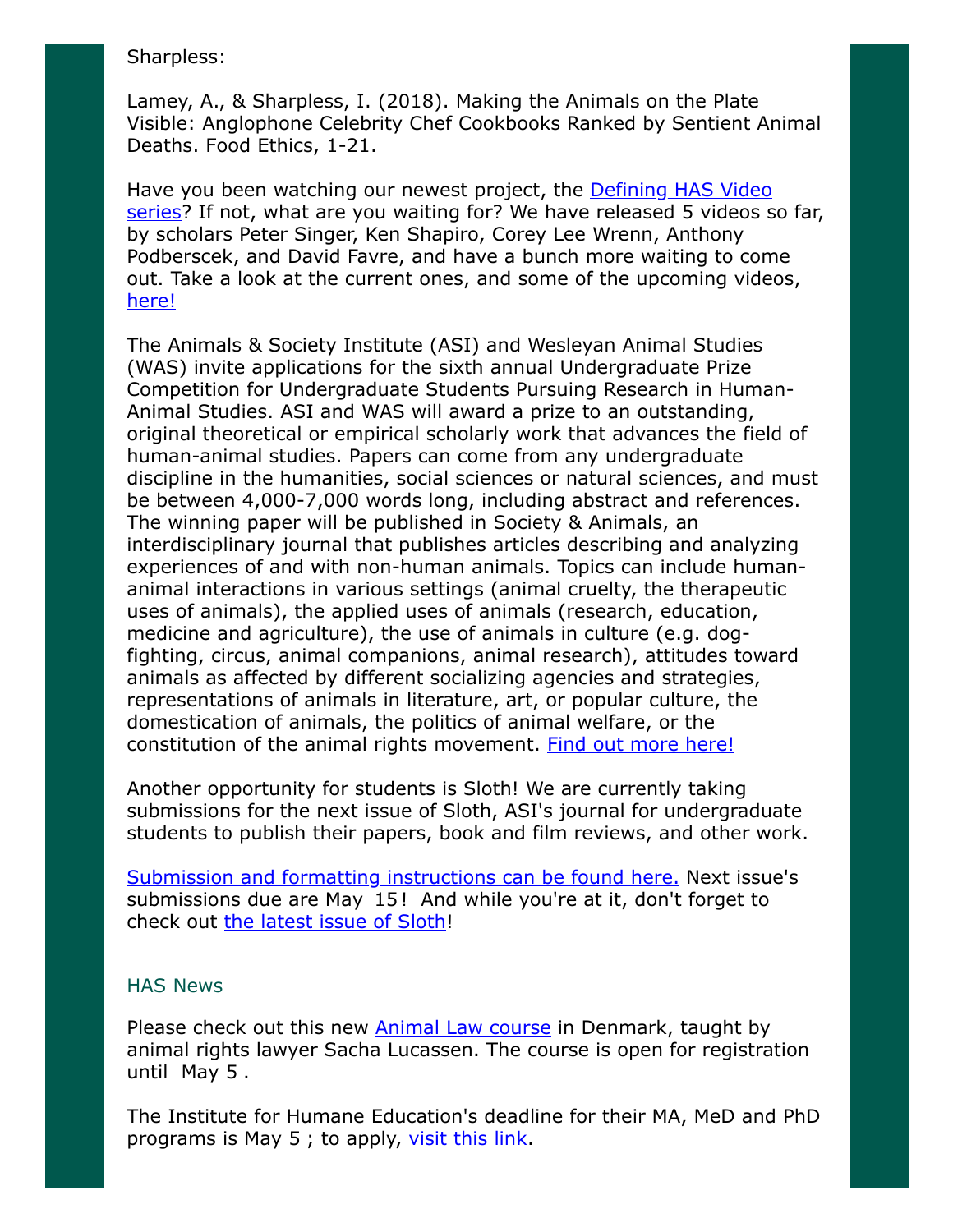The 300-acre Camp Muse at Shin Pond, Maine, is the site of a Summer Retreat Program for writers, scholars, artists, educators, and other cultural producers and knowledge workers focusing on animals and/or their humane treatment, and/or on environmental trends or threats relevant to animals and their well-being (habitat loss, climate change, land conservation, environmental degradation, inter alia). The program, operated by The Humane Society of the United States (HSUS), invites all interested parties to apply for a residency at the property, which is open between July 1 and October 1, 2018. For views of the property, and other details, [see this link.](http://www.humanesociety.org/about/departments/shin_pond_retreat.html)

There is no application form to submit, but the applicant must present: a statement of interest that includes information on the project he/she will pursue; a statement concerning the likely value or benefit of such a project to the work and mission of The HSUS and/or its affiliates; the specific work product that will be produced during the retreat period; details of the likely outcome or application of the work undertaken at the retreat; any applicable scheduling concerns or scheduling preferences; and two professional references. Applications should be sent to Dr. Bernard Unti at The Humane Society of the United States, by mail to 1255 23rd Street, NW, Suite 450, Washington, DC 20037; by fax to 301- 258-3077; or by email to **bunti@humanesociety.org.** Applications will be received on an ongoing basis.

Horses and Humans Research Foundation (HHRF) announces an open call for proposals to investigate the therapeutic effects of horses on humans. The Foundation's broad research agenda includes basic research as well as clinical studies that will ultimately impact physical and mental health and quality of life for those engaged in equine-assisted activities/therapies (EAA/T). Deadline for submission proposals is June 30 . Up to fifty thousand dollars in research funding will be offered through a rigorous application and review process. Grants are selected on a competitive basis, taking into account scientific merit, scientific and clinical significance and relevance. Preference will be given to investigators with solid credentials and research experience. Information for applicants, including application materials, previously funded projects, review guidelines and more are available at **horsesandhumans.org**.

## New Books

Following are some of the books coming out that we are excited about!

Berkowitz, B. A. (2018). Animals and Animality in the Babylonian Talmud. Cambridge University Press. Animals and Animality in the Babylonian Talmud selects key themes in animal studies - animal intelligence, morality, sexuality, suffering, danger, personhood - and explores their development in the Babylonian Talmud. Beth A. Berkowitz demonstrates that distinctive features of the Talmud - the new literary genre, the convergence of Jewish, Christian, and Zoroastrian cultures, the Talmud's remove from Temple-centered biblical Israel - led to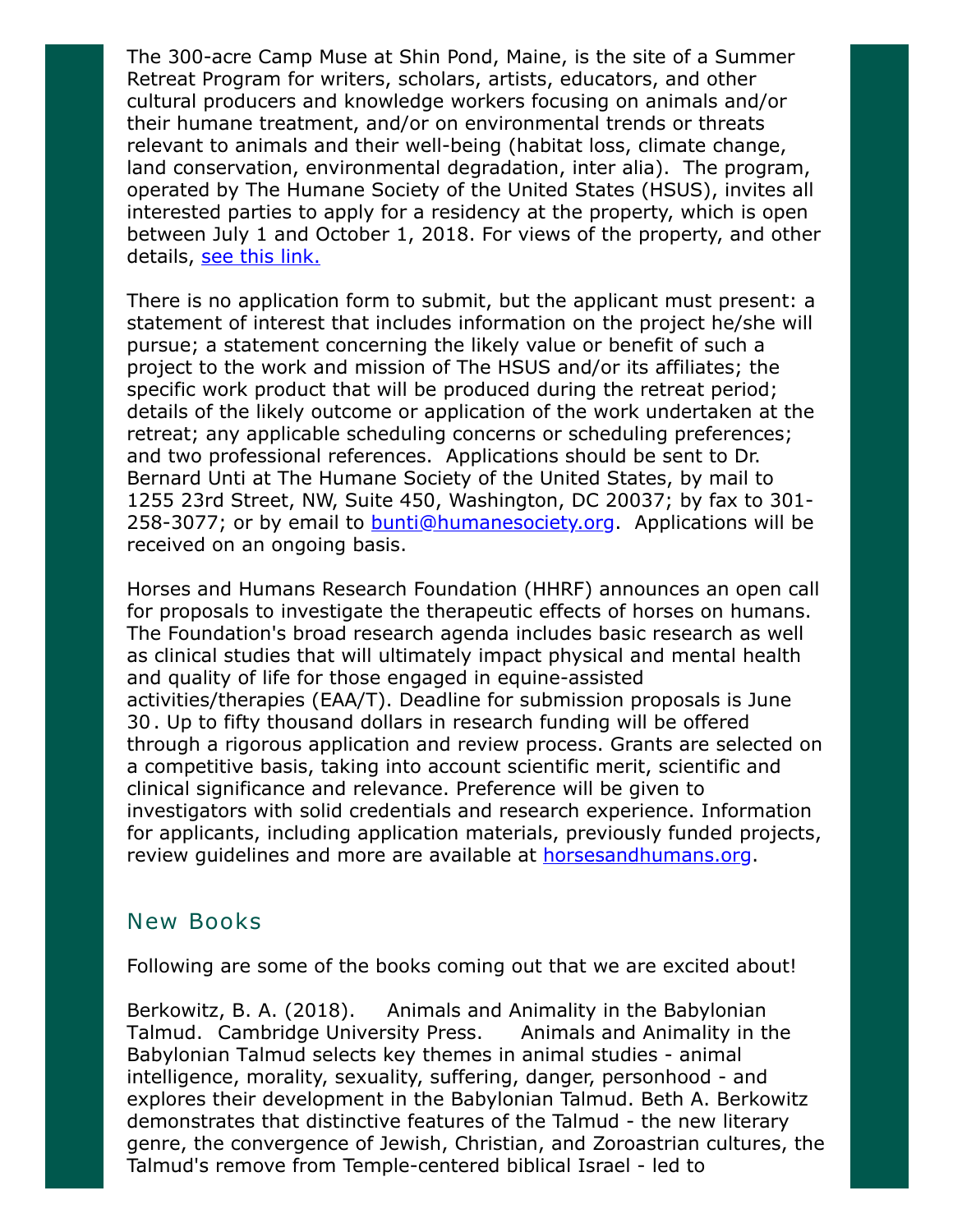unprecedented possibilities within Jewish culture for conceptualizing animals and animality. She explores their development in the Babylonian Talmud, showing how it is ripe for reading with a critical animal studies perspective. When we do, we find waiting for us a multi-layered, surprisingly self-aware discourse about animals as well as about the anthropocentrism that infuses human relationships with them. For readers of religion, Judaism, and animal studies, her book offers new perspectives on animals from the vantage point of the ancient rabbis.

Beirne, P. (2018). Murdering Animals: Writings on Theriocide, Homicide and Nonspeciesist Criminology . Springer. Murdering Animals confronts the speciesism underlying the disparate social censures of homicide and "theriocide" (the killing of animals by humans), and as such, is a plea to take animal rights seriously. Its substantive topics include the criminal prosecution and execution of justiciable animals in early modern Europe; images of hunters put on trial by their prey in the upside-down world of the Dutch Golden Age; the artist William Hogarth's patriotic depictions of animals in 18th Century London; and the playwright J.M. Synge's representation of parricide in fin de siècle Ireland. Combining insights from intellectual history, the history of the fine and performing arts, and what is known about today's invisibilised sites of animal killing, Murdering Animals inevitably asks: should theriocide be considered murder? With its strong multi- and interdisciplinary approach, this work of collaboration will appeal to scholars of social and species justice in animal studies, criminology, sociology and law.

Itoh, M. (2018). Animals and the Fukushima Nuclear Disaster . Springer. This book is the first comprehensive, in-depth English language study of the animals that were left behind in the exclusion zone in the wake of the nuclear meltdown of three of the four reactors at the Fukushima Daiichi Nuclear Power Station in March 2011, triggered by the Great East Japan Earthquake of magnitude 9.0.The Japanese government designated an area of 20-kilometer radius from the nuclear power station as an exclusion zone and evacuated one hundred thousand residents, but left companion animals and livestock animals behind in the radioactive area. Consequently, about 90 percent of the animals in the exclusion zone died. This book juxtaposes policies of the Japanese government toward the animals in Fukushima with the actions of grassroots volunteer animal rescue groups that filled the void of the government.

Marrone, G., & Mangano, D. (Eds.). (2018). Semiotics of Animals in Culture: Zoosemiotics 2.0 (Vol. 17). Springer. To place animals within the realm of nature, means inserting them among the articulations of culture and the social. Semiotics has never avoided this chiasmus, choosing to deal from the outset with the problem of the languages of animals following the old admonition of Montaigne: it is not that animals do not talk, it is us who do not understand them. Recent research in the field of the anthropology of nature and sociology of sciences and techniques allow to think about the Zoosemiotic issue in a different way. Instead of transplanting the language structures - gestures, LIS, etc. - for a semiotic study of the forms of the human and social meaning, it seems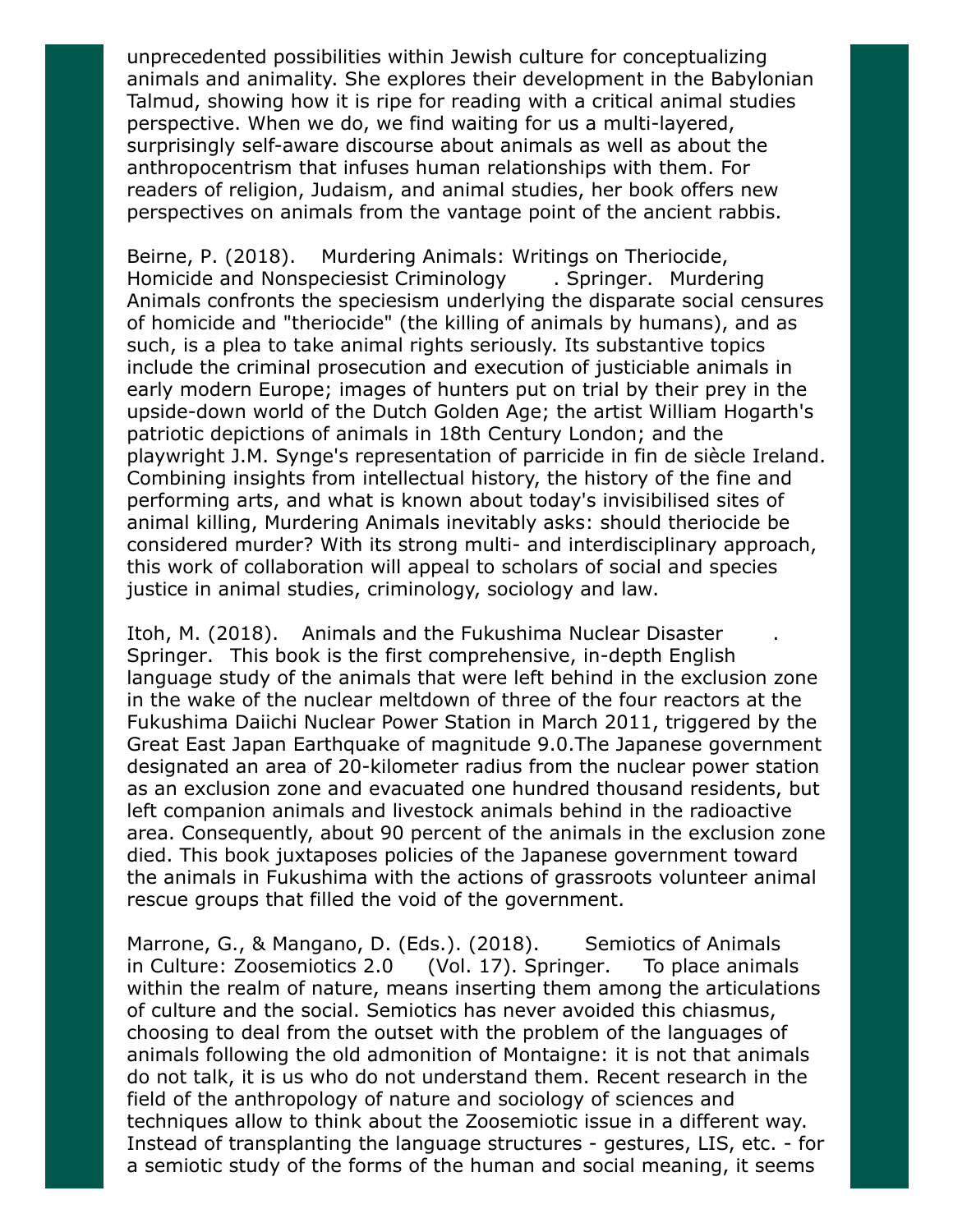more apt to look at their discourse, and as such, the actual interactions, communicative and scientific as well as practical and functional, between humans and non-humans.

Bekoff, M. (2018). Canine Confidential: Why Dogs Do what They Do. University of Chicago Press. For all the love and attention we give dogs, much of what they do remains mysterious. Just think about different behaviors you see at a dog park: We have a good understanding of what it means when dogs wag their tails-but what about when they sniff and roll on a stinky spot? Why do they play tug-of-war with one dog, while showing their bellies to another? Why are some dogs shy, while others are bold? What goes on in dogs' heads and hearts-and how much can we know and understand? Canine Confidential has the answers. Written by award-winning scientist-and lifelong dog lover-Marc Bekoff, it not only brilliantly opens up the world of dog behavior, but also helps us understand how we can make our dogs' lives the best they can possibly be. Rooted in the most up-to-date science on cognition and emotionfields that have exploded in recent years, Canine Confidential is a wonderfully accessible treasure trove of new information and mythbusting. Peeing, we learn, isn't always marking; grass-eating isn't always an attempt to trigger vomiting; it's okay to hug a dog-on their terms; and so much more. There's still much we don't know, but at the core of the book is the certainty that dogs do have deep emotional lives, and that as their companions we must try to make those lives as rich and fulfilling as possible. It's also clear that we must look at dogs as unique individuals and refrain from talking about "the dog."

Fujimura, C. and N. Simone (2018). Cross-Cultural Dimensions of Well-Being: Therapy Animals As Healers. Lexington Press. This book presents a cultural history of human-animal relations in Germany, Japan, Russia and the United States, with a focus on the uses of animals for comfort, healing and in developing a sense of well-being. Fujimura and Nommensen discuss the contexts in which the culture of wellbeing has developed and incorporated alternative therapies with animals. The authors turn to qualitative research conducted over a period of two years in veterinary clinics, hospices, reading programs, search and rescue organizations as well as an extensive review of existing literature on cultural studies of human-animal relations to inform their analysis of complex ways in which humans and animals interact. The extent to which animals are accepted either as members of society or, in contrast, as mere material possessions poses a cultural contradiction leading to questions of the ethical treatment of animals.

Clough, D.L. (2018). On Animals II: Theological Ethics . T&T Clark/Bloomsbury. Volume I of this book was described by one reviewer as 'indisputably the most important and comprehensive theological treatment of animals to have appeared in any language at any time in the Christian tradition'. Volume II similarly breaks new ground as the first modern academic monograph focussed on Christian animal ethics. After an opening chapter considering foundational issues, the chapters that follow survey and assess the human use of other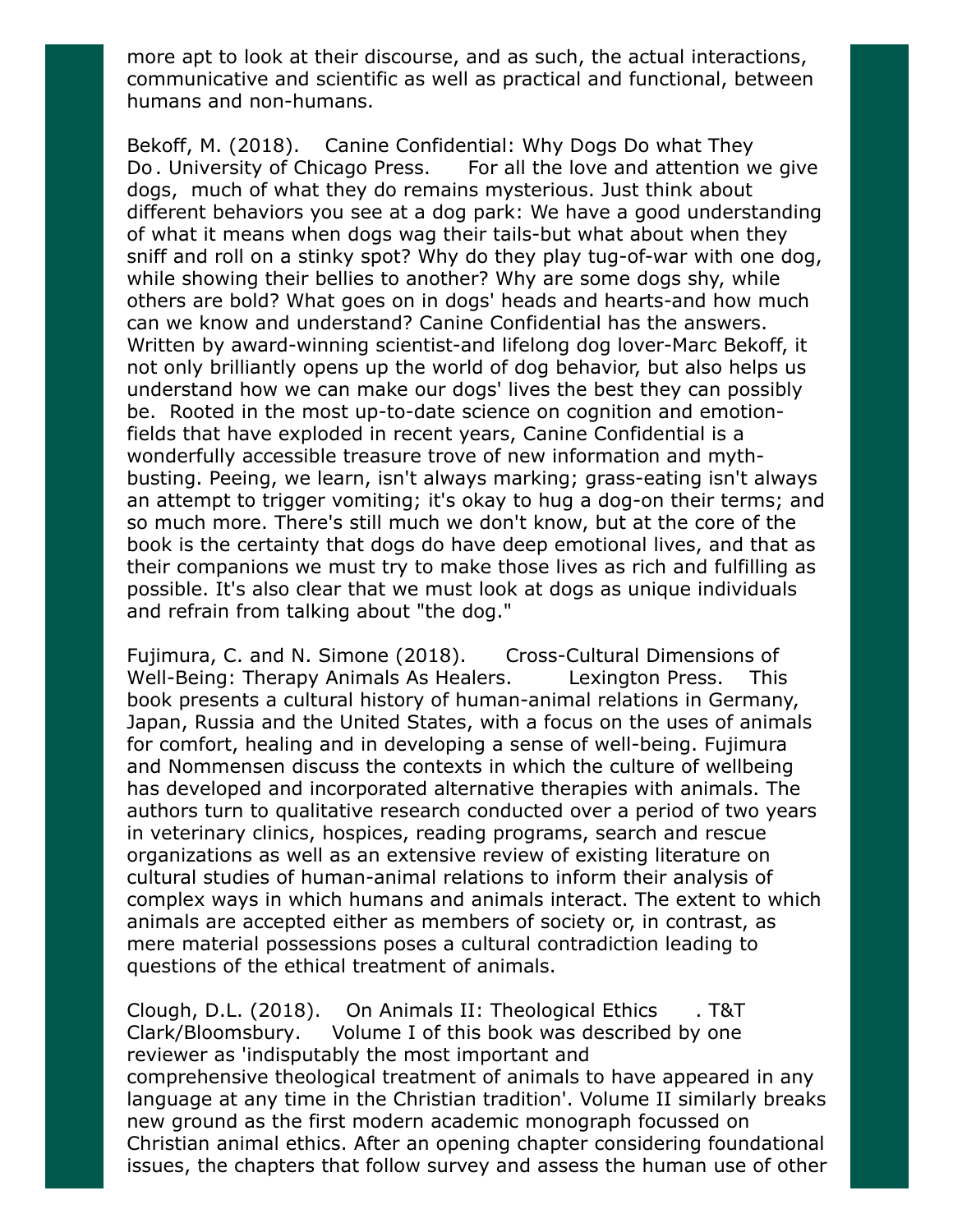animals for food, clothing, labour, research experimentation, sport and entertainment, keeping other animals as companions and pets, and human impacts on wild animals. The book concludes that there is an abyss between current human practice in relation to other animals and the treatment a Christian animal ethics requires, and that reducing consumption of farmed animals and improving farmed animal welfare are the most urgent priorities. The surveys of current human practice in the human use of other animals in the first part of each chapter are comprehensively researched, going beyond any existing survey accounts, and will be of interest well beyond the field of Christian ethics.

(All summaries taken from publishers' websites.)

### New Research

Following are some of the latest research articles in the field of humananimal studies:

Ahmadi, A., & Ghazali, A. S. (2018). Environmental Metaphors in Contemporary Indonesian Literature. International Journal of Applied Linguistics and English Literature, 7(3), 151-155.

Bardi, L., Desmet, C., & Brass, M. (2018). Spontaneous Theory of Mind is reduced for nonhuman-like agents as compared to human-like agents. Psychological research, 1-10.

Bertella, G. (2018). Vegetarian for a Day or Two. In Neo-Tribes (pp. 33- 49). Palgrave Macmillan, Cham.

Boileau, E., & Russell, C. (2018). Insect and human flourishing in early childhood education: Learning and crawling together. In A. Cutter-Mackenzie, K. Malone, & E. Barratt Hacking (Eds.), Research handbook on childhoodnature: Assemblages of childhood and nature. New York, NY: Springer. Ahead of print. https://doi.org/10.1007/978-3-319-51949- 4\_65-1

Brubaker, L., & Udell, M. A. (2018). The effects of past training, experience, and human behaviour on a dog's persistence at an independent task. Applied Animal Behaviour Science.

Busch, G., & Spiller, A. (2018). Pictures in public communications about livestock farming. Animal Frontiers, 8(1), 27-33.

Cohn, E. (2018). Animal Studies and the Contemporary Novel. In Oxford Research Encyclopedia of Literature.

Connor, M., Currie, C. E., & Lawrence, A. (2018). Factors influencing the prevalence of animal cruelty during adolescence. Journal of Interpersonal Violence.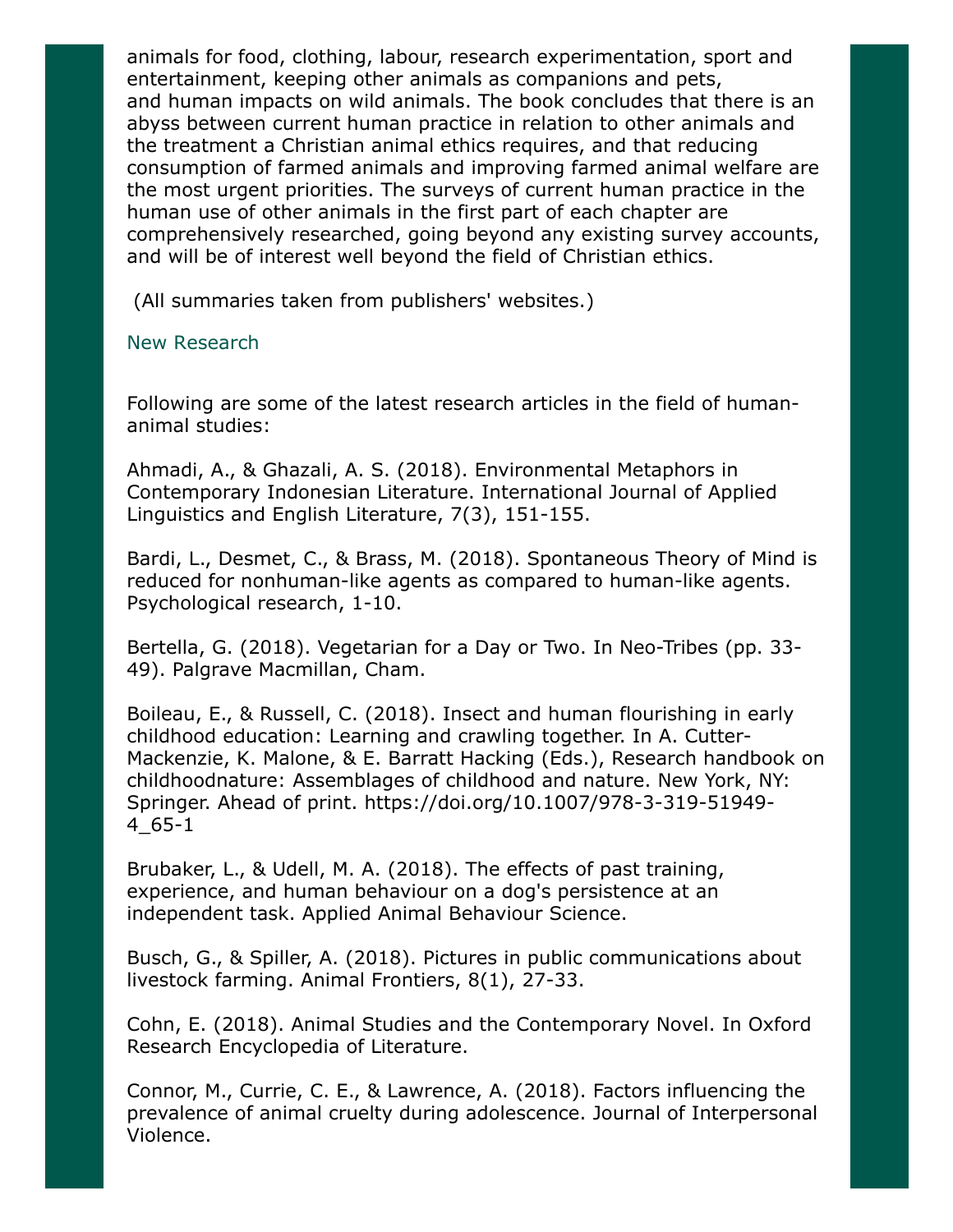da Costa, M. P., Gato, F., & Rodrigues, M. N. (2018). Use of animalassisted therapy as a tool in the treatment of human diseases. PUBVET, 12(1), 1-7.

Destrez, A., Haslin, E., Elluin, G., Gaillard, C., Hostiou, N., Dasse, F., ... & Boivin, X. (2018). Evaluation of beef herd responses to unfamiliar humans and potential influencing factors: an exploratory survey on French farms. Livestock Science.

Dietz, L., Arnold, A. M. K., Goerlich-Jansson, V. C., & Vinke, C. M. (2018). The importance of early life experiences for the development of behavioural disorders in domestic dogs. Brill.

Dixon, H. (2018). Late 1st-Millennium bce Levantine Dog Burials as an Extension of Human Mortuary Behavior.

Dore, K. M., Eller, A. R., & Eller, J. L. (2018). Identity construction and symbolic association in farmer-vervet monkey (Chlorocebus aethiops sabaeus) interconnections in St. Kitts. Folia Primatologica, 89(1), 63-80.

Doubleday, K. F. (2018). Human-Tiger (Re) Negotiations. society & animals, 26, 1-23.

Dowling-Guyer, S. Showcasing Adoptable Pets Through Photos and Videos: Increasing Visibility, Interest, Traffic and Maybe Adoptions Too.

Eather, W., & Cottle, D. Stymied Solutions for the Pest: Farmers, Graziers, Rabbits and the Search for a Biological Agent, 1880-1908. Historical Records of Australian Science.

Edmonds, D. (2018). Vindication for Anthropocentrism. Undergraduate Journal of Politics, Policy and Society, 1(1), 188-213.

Feigin, S., Owens, R. G., & Goodyear-Smith, F. (2018). A Clean, Green New Zealand? An In-Depth Look at the Personal Experiences of Animal Rights Activists. The Qualitative Report, 23(3), 616-635.

Fleming, N. (2018). Can animals keep the doctor away?. New Scientist, 238(3173), 38-39.

Friedmann, E., & Gee, N. R. (2018). Critical Review of Research Methods Used to Consider the Impact of Human-Animal Interaction on Older Adults' Health. The Gerontologist.

Fusari, S. "Bacon wrapped cancer": The discursive construction of meat carcinogenicity. Text & Talk.

Ghosh, S. Looking beyond anthropocentrism to mitigate climate change: Striving for earth jurisprudence.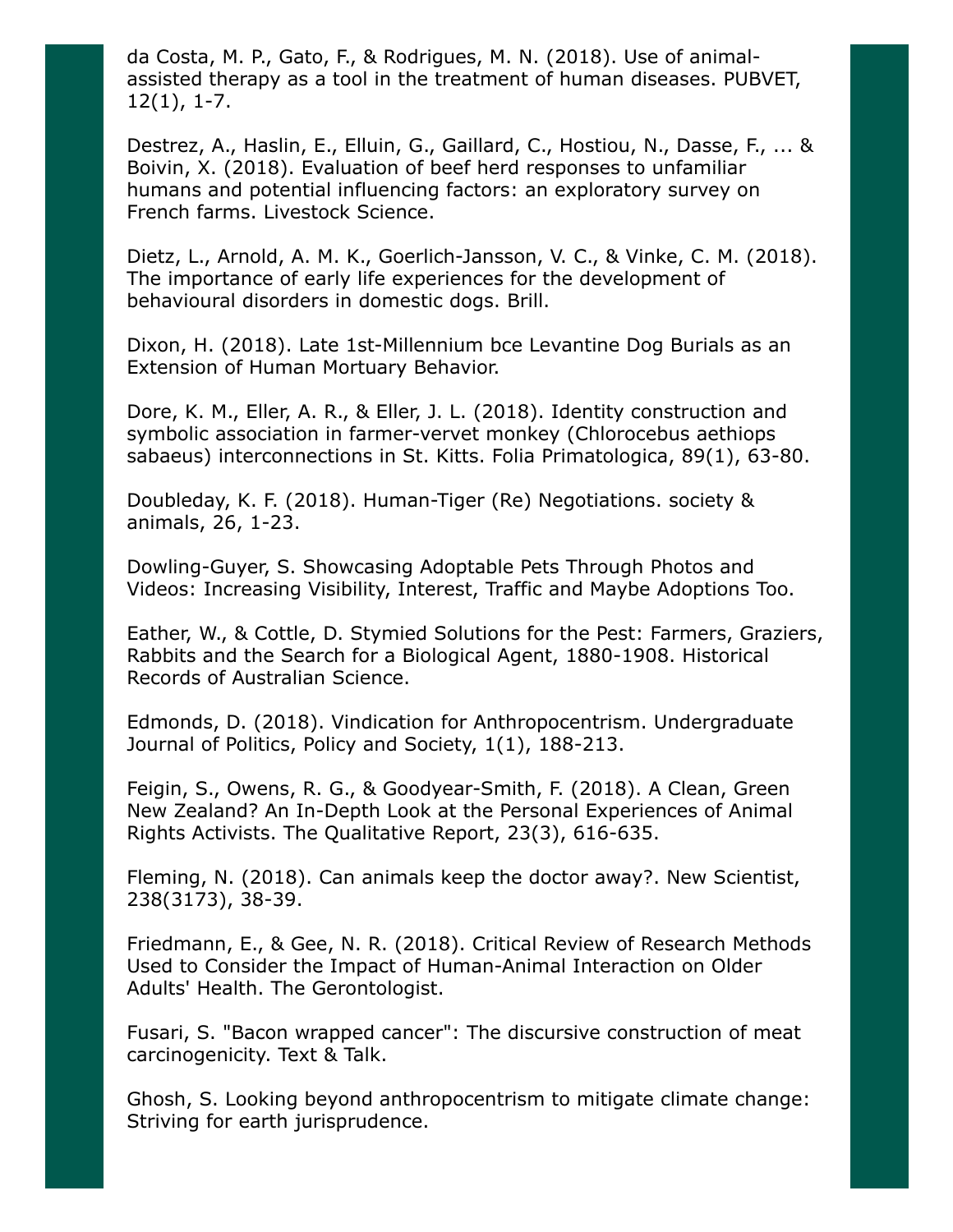Gillespie, K. (2018). Placing Angola: Racialisation, Anthropocentrism, and Settler Colonialism at the Louisiana State Penitentiary's Angola Rodeo. Antipode.

Giuffrida, M. A., Brown, D. C., Ellenberg, S. S., & Farrar, J. T. (2018). Development and psychometric testing of the Canine Owner-Reported Quality of Life questionnaire, an instrument designed to measure quality of life in dogs with cancer. Journal of the American Veterinary Medical Association, 252(9), 1073-1083.

Glassey, S. (2018). Did Harvey learn from Katrina? Initial observations of the response to companion animals during Hurricane Harvey. Animals, 8(4), 47.

Glazer, M. (2018). Assessing the Perceptions of the Use of a Courthouse Facility Dog Program with Child and Youth Witnesses.

Grimm, H., Bergadano, A., Musk, G. C., Otto, K., Taylor, P. M., & Duncan, J. C. (2018). Drawing the line in clinical treatment of companion animals: recommendations from an ethics working party. Veterinary Record, vetrec-2017.

Hageman, T. O. N., Langenderfer-Magruder, L., Greene, T., Williams, J. H., St. Mary, J., McDonald, S. E., & Ascione, F. R. (2018). Intimate Partner Violence Survivors and Pets: Exploring Practitioners' Experiences in Addressing Client Needs. Families in Society, 1044389418767836.

Herzog, H. (2018). Do Children With Cats Have More Mental Health Problems?

Judge, M., & Wilson, M. S. A Dual-Process Motivational Model of Attitudes toward Vegetarians and Vegans. European Journal of Social Psychology.

Klee, S. (2018). Inhumanist art and the decolonisation of nature. Antennae: The Journal of Nature in Visual Culture.

Lamey, A., & Sharpless, I. (2018). Making the Animals on the Plate Visible: Anglophone Celebrity Chef Cookbooks Ranked by Sentient Animal Deaths. Food Ethics, 1-21.

Le Duc, A. (2018). Christian Humanism, Anthropocentrism, and the Contemporary Ecological Crisis. New Theology Review, 30(2), 10-19.

Lee, L. W. (2018). Two Animal Ethics; Many More Economic Lessons. In Behavioral Economics and Bioethics (pp. 87-93). Palgrave Pivot, Cham.

Martinez, E., Silva, I. O., Cesario, C. S., Ferraz, F., Dias, J. V., Machado, T. M. M., & Boere, V. S. (2018). Community perception and attitudes about the behavior of stray dogs in a college campus. Acta Veterinaria Brasilica, 1(1), 10-16.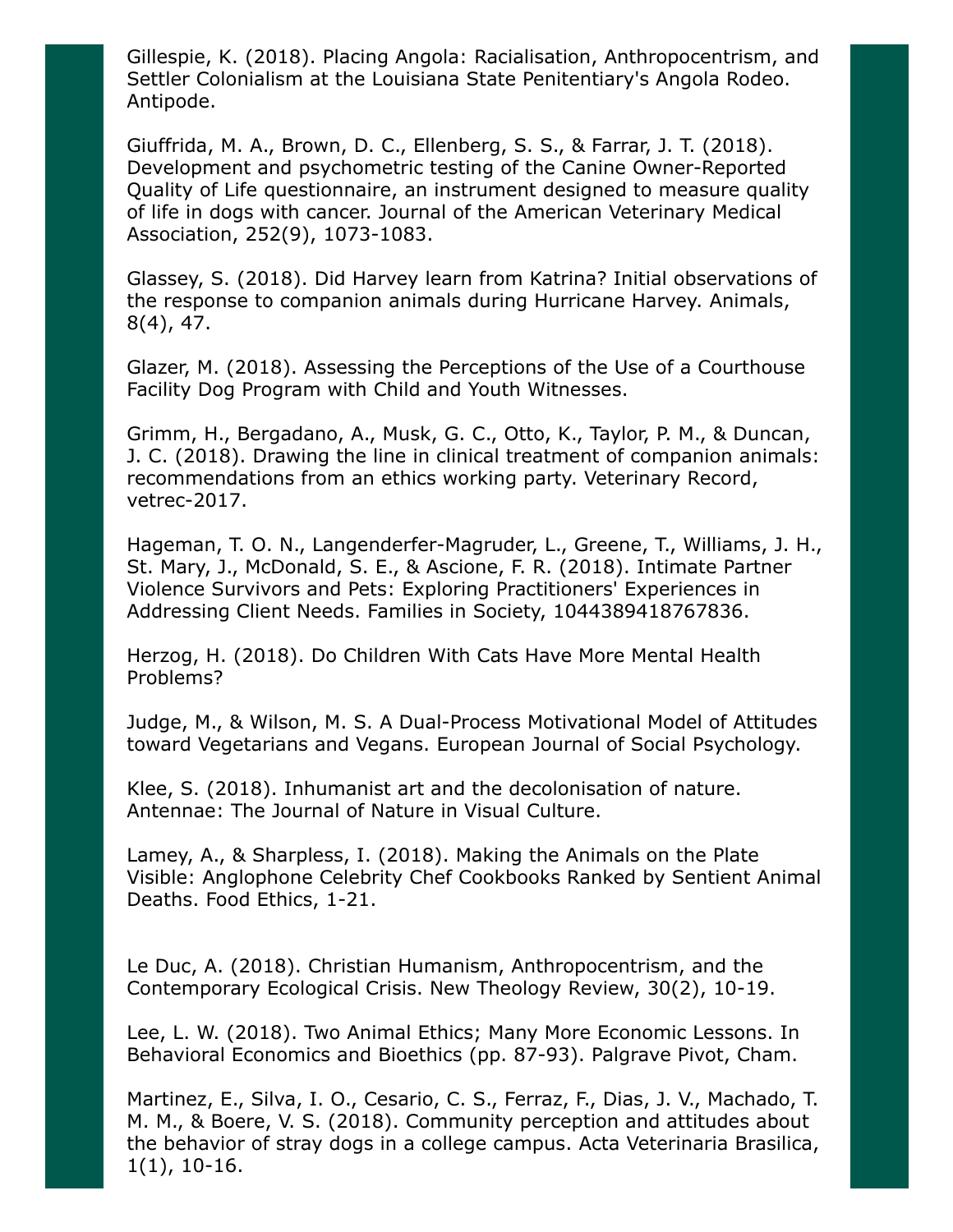Massaglia, S., Merlino, V. M., & Borra, D. (2018). Marketing strategies for animal welfare meat identification: Comparison of preferences between millennial and conventional consumers. Calitatea, 19(S1), 305-311.

Matters, W. I. A. Why the Caged Bird Does Not Sing Captivity and Complex PTSD in parrots and people.

Milanović-Dobrota, B. (2018). Animal-assisted interventions: Possibilities and limitations of implementation in young persons with developmental disabilities and behavioral disorders. Specijalna edukacija i rehabilitacija, 17(1), 105-132.

Mugerwa, B. (2018). Wildlife in a Premier African Protected Area do not Perceive Ecotourists as Predators.

Mylius, B. (2018). Three Types of Anthropocentrism. Environmental Philosophy.

Nam, M. H., Chun, M. S., Seong, J. K., & Kim, H. G. (2018). Ensuring reproducibility and ethics in animal experiments reporting in Korea using the ARRIVE guideline. Laboratory animal research, 34(1), 11-19.

Narayanan, Y. (2018). Animal ethics and Hinduism's milking, mothering legends: analysing Krishna the butter thief and the Ocean of Milk. Sophia, 1-17.

O'Connor, J. B. (2018). A Qualitative Case Study of Teacher Perceptions of the Motivation of Students in Humane Education (Doctoral dissertation, Northcentral University). the prevalence of animal cruelty during adolescence. Journal of Interpersonal Violence.

Parish-Plass, N. (2018). The Influence of Animal-Assisted Psychotherapy on the Establishment of the Therapeutic Alliance with Maltreated Children in Residential Care (Doctoral dissertation, University of Haifa).

Patronek, G. J., & Crowe, A. (2018). Factors Associated with High Live Release for Dogs at a Large, Open-Admission, Municipal Shelter. Animals, 8(4), 45.

Plaza, P. I., & Lambertucci, S. A. (2018). More massive but potentially less healthy: black vultures feeding in rubbish dumps differed in clinical and biochemical parameters with wild feeding birds. PeerJ, 6, e4645.

Powalski, C. M. (2018). Equine Assisted Psychotherapy: A Transformational Path to Emotional Wellness for US (Doctoral dissertation, Brandman University).

Prato-Previde, E., Nicotra, V., Pelosi, A., & Valsecchi, P. (2018). Pet dogs' behavior when the owner and an unfamiliar person attend to a faux rival. PloS one, 13(4), e0194577.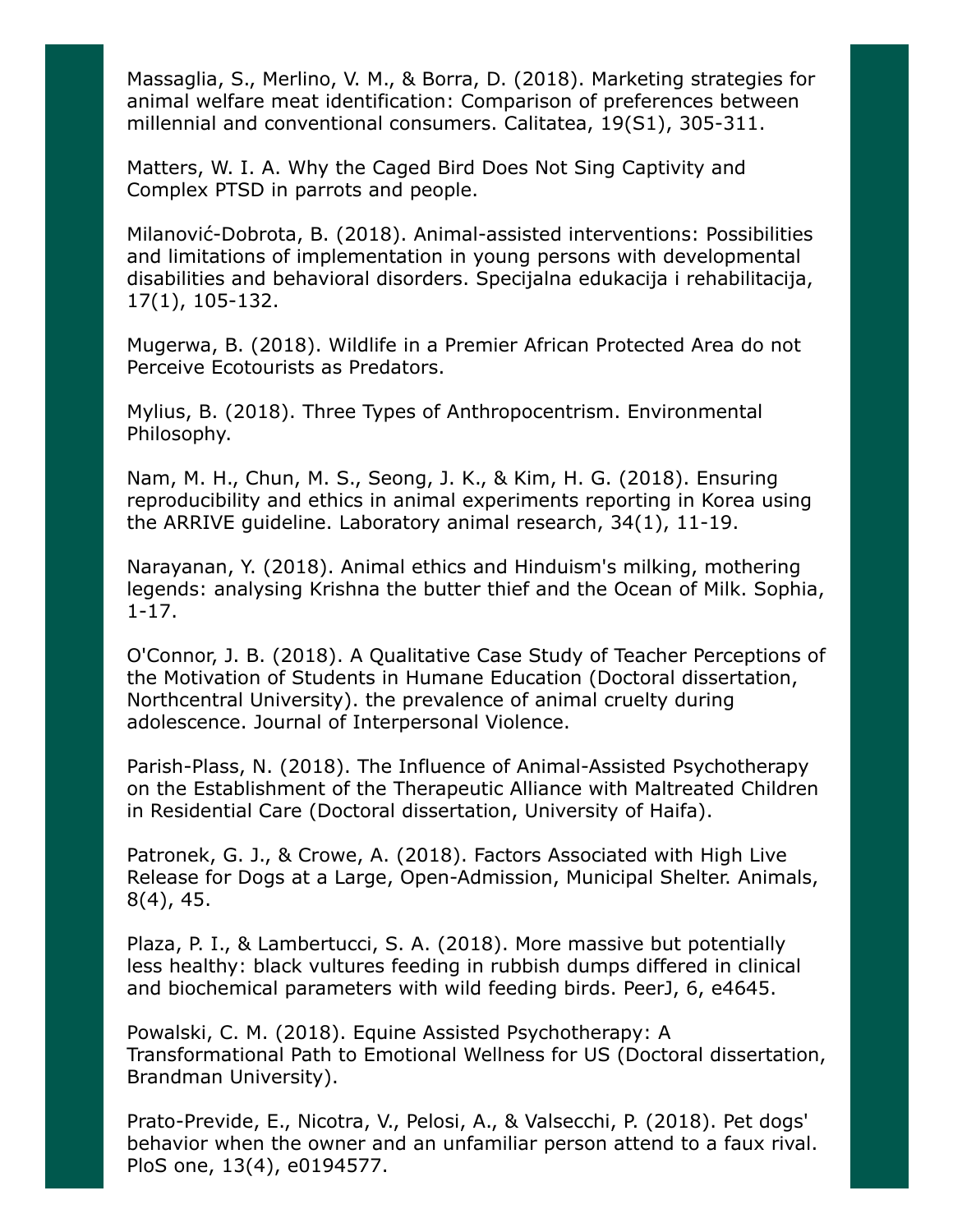Price, C. Connecting with Nature-Biophilic Design in Environments Built for Communal Living.

Randler, C., Binngießer, J., & Vollmer, C. (2018). Composite Respect for Animals Scale.

Reuter, K. E., Clarke, T. A., LaFleur, M., Ratsimbazafy, J., Kjeldgaard, F. H., Rodriguez, L., ... & Schaefer, M. S. (2018). Exploring the role of wealth and religion on the ownership of captive lemurs in Madagascar using qualitative and quantitative data. Folia Primatologica, 89(1), 81-96.

Rizzolo, J. B., & Bradshaw, G. A. (2018). Human leisure/elephant breakdown: impacts of tourism on Asian elephants. In Wild Animals and Leisure (pp. 129-147). Routledge.

Rohlf, V. I. (2018). Interventions for occupational stress and compassion fatigue in animal care professionals-A systematic review. Traumatology.

Sealey, A. J. (2018). Animals, animacy and anthropocentrism. International Journal of Language and Culture.

Sommers, L. E. (2018). How Does the Presence of a Live Animal Affect the Millennial Generation's Attitudes towards Zoos and Species Conservation? (Doctoral dissertation, The Ohio State University).

Straughan, E. R. (2018). Entangled corporeality in the making of taxidermy. In Geographies of Making, Craft and Creativity (pp. 160-173). Routledge.

Taylor, A. L. (2018). Where are the wild things? Animals in western medieval European History. History Compass, 16(3), e12443.

Toohey, A. M., Hewson, J. A., Adams, C. L., & Rock, M. J. (2018). Pets, Social Participation, and Aging-in-Place: Findings from the Canadian Longitudinal Study on Aging. Canadian Journal on Aging/La Revue canadienne du vieillissement, 1-18.

Warwick, C., Steedman, C., Jessop, M., Arena, P., Pilny, A., & Nicholas, E. (2018). Exotic pet suitability: understanding some problems and utilizing a labeling system to aid animal welfare, environment, and consumer protection. Journal of Veterinary Behavior.

Wilkinson, K., Muhlhausler, B., Motley, C., Crump, A., Bray, H., & Ankeny, R. (2018). Australian Consumers' Awareness and Acceptance of Insects as Food. Insects, 9(2), 44.

Williams, C. L., Mazzola, S. M., Curone, G., & Pastorino, G. Q. (2018). What We Have Lost: Domestic Dogs of the Ancient South Pacific.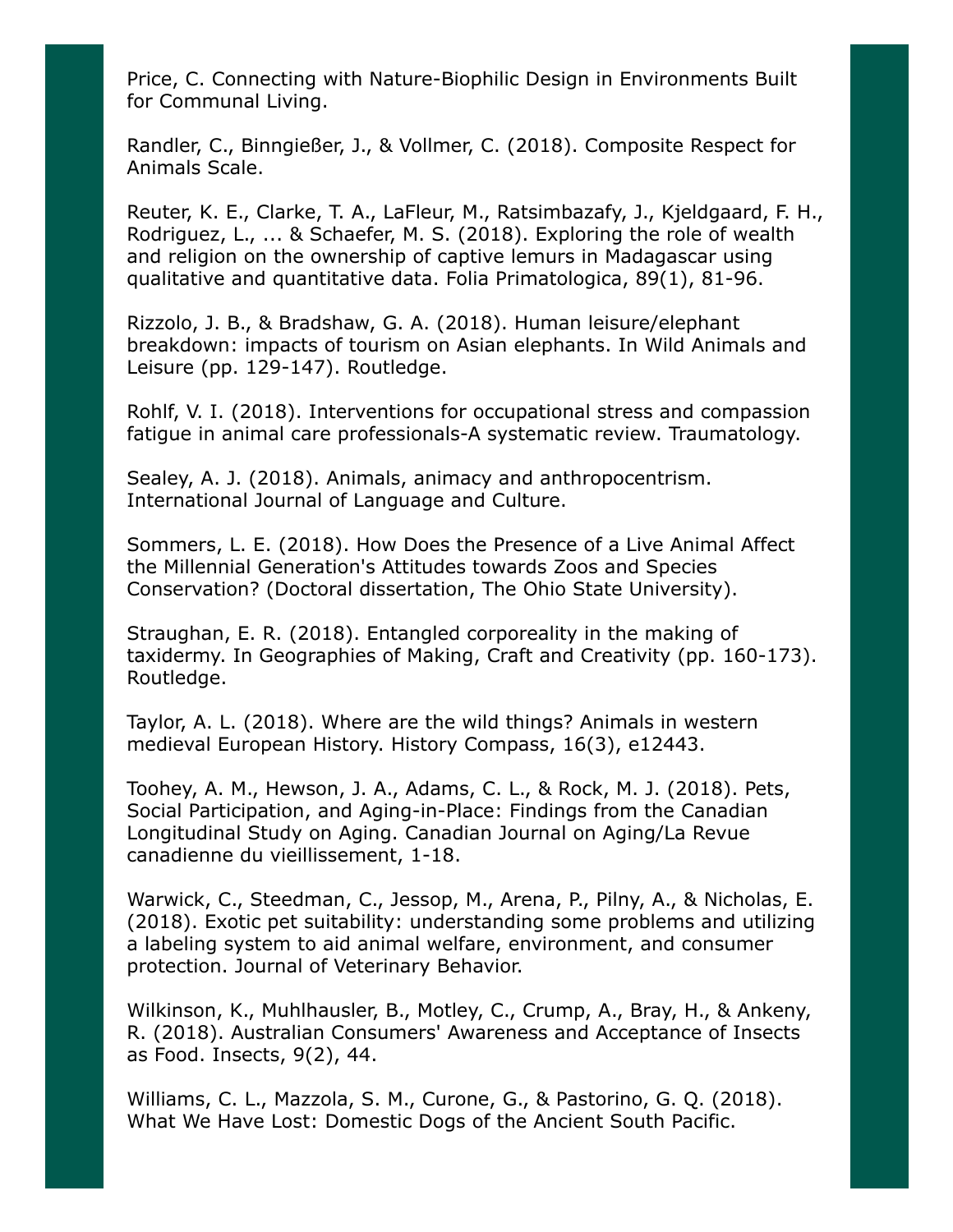# **Journals**

Zeitschrift für Kritische Tierstudien is an inter- and multidisciplinary peer-reviewed journal. The first volume will be published in December 2018. Authors include both junior researchers and established specialists in Human Animal Studies, as well as activists of the Animal Liberation and Total Liberation Movement, who are pursuing an emancipatory, abolitionist, critical, non-reformist approach. Zeitschrift für Kritische Tierstudien aims to proceed, together with other liberation movements, intersectionally against existing systems of power and any form of suppression. Zeitschrift für Kritische Tierstudien is a German-language journal that also accepts contributions in English. In order to maintain scientific standards, submitted articles are assessed in an anonymous peer review process. Accepted contributions submitted by May 31 will be published in December of the same year. Manuscripts with a volume of up to 50,000 characters can now be submitted as .doc, .docx, .rtf, or .odt files to [kritischeTierstudien@gmx.de](mailto:kritischeTierstudien@gmx.de).

## Upcoming Meetings

Are you going to a conference this year? If so, we would love your help with distributing ASI flyers to promote our human-animal studies programs! If you'd like to help, please email [margo@animalsandsociety.org](mailto:margo@animalsandsociety.org). Thank you!

[Sex: a British Animal Studies meeting](https://www.britishanimalstudiesnetwork.org.uk/FutureMeetings/Sex.aspx) . April 27-28, University of Strathclyde, Glasgow.

[Being Human in the Age of Humans: Perspectives from Religion](https://www.indiana.edu/~iucweb/beinghuman/) and Ethics . May 17-20, Indiana University Bloomington

Social difference and nature: Contesting narratives of elitism . June 1, University of Edinburgh.

[Professionals in Food Chains: Ethics, Roles and Responsibilities](https://www.vetmeduni.ac.at/de/eursafe2018/welcome/) . June 13-16, Vienna, Austria.

Equine Cultures in Transition: "Human-Horse Relationships in [Work and Play." June 19-21, Leeds Beckett University in the UK.](http://www.leedsbeckett.ac.uk/events/faculty-events/equine-cultures-in-transition/)

Animal History Group Summer Conference: Animal Histories . June 28-29, King's College London.

[Summer School in Animal Cognition](https://sites.grenadine.uqam.ca/sites/isc/en/summer18) . June 26-July 6, Université du Québec à Montréal

Animals and the Left: One-Day Workshop . June 29, NYU Animal Studies.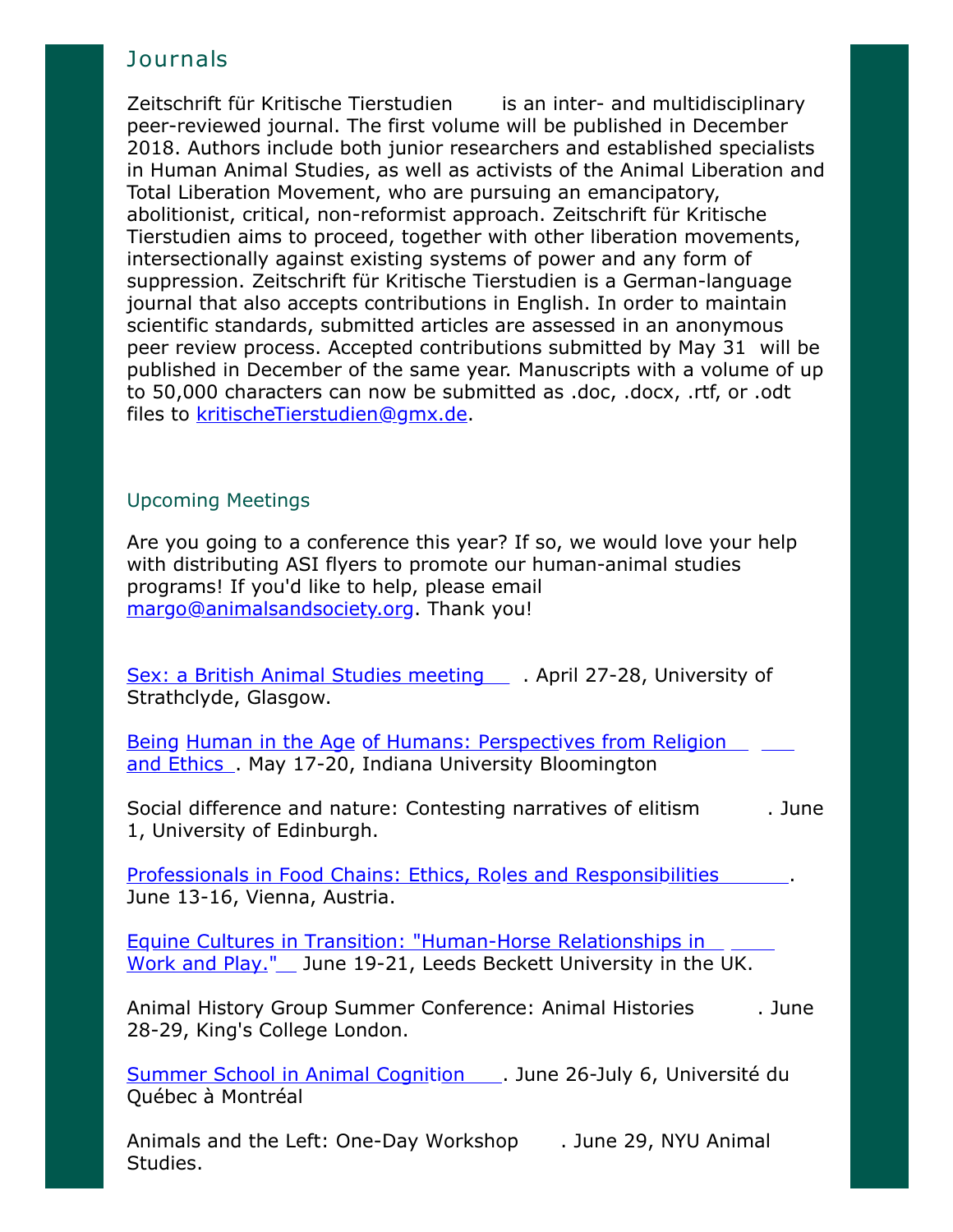27th Annual ISAZ conference : Animals in Our Lives: Multidisciplinary Approaches to the Study of Human-Animal Interactions. July 2-5, Sydney, Australia.

Centre for Media and Celebrity Studies (CMCS) 7th International [Conference: Bridging Gaps: Where is Ethical Glamour in Celebrity](http://cmc-centre.com/conferences/lisbon2018/) Culture? July 1-3, Lisbon, Portugal.

27th International ISAZ conference: Animals in Our Lives: [Multidisciplinary Approaches to the Study of Human-Animal](http://www.isaz2018.com/) Interactions . July 2-5, Sydney, Australia.

(Un)Common Worlds Human-Animal Studies Conference . August 7- 9, Turku, Finland Contact the organizers to discuss your ideas for this option ([uncommonworlds2018@gmail.com\)](mailto:uncommonworlds2018@gmail.com).

Excavating multispecies landscapes: temporalities, materialities and the more-than-human Anthropocene . August 28-31, Cardiff University.

Bees and Honey in Religions and in our Contemporary World . September 6, Melanchthon Academy in Cologne.

CAWSEL (Courses on Animal Welfare Science, Ethics and the [Law\). St. Catharine's College, September 9-21, University of Camb](http://cawsel.com/)ridge

Being Well Together: human-animal collaboration, companionship and the promotion of health and wellbeing . September 19-21, Centre for the History of Science, Technology and Medicine (CHSTM), University of Manchester (UK).

Horses, moving. September 25-27, Museum of Archaeology

[Animals and Us: Research, Policy, and Practice Conference](http://www.uwindsor.ca/aipabuseresearchgroup/315/conference-animals-and-us) ......... October 11-13, University of Windsor

[Animal Law Conference.](http://www.animallawconference.com/) Qctober 12-14, Chicago Marriott, Chicago, IL

Animal Machines / Machine Animals. November 2-3, Phoenix Arts Venue, Exeter

Equine History Collective Conference. Nov. 30 - Dec. 1, Cal Poly Pomona

[Maritime Animals: Telling Stories of Animals at sea](https://research.kent.ac.uk/kentanimalhumanitiesnetwork/maritime-animals-conference/) ... April 26-27, 2019, National Maritime Museum, Greenwich, London, UK

Decolonizing Animals: AASA 2019. June 30 - July 3, 2019, Ōtautahi/Christchurch, Aotearoa/New Zealand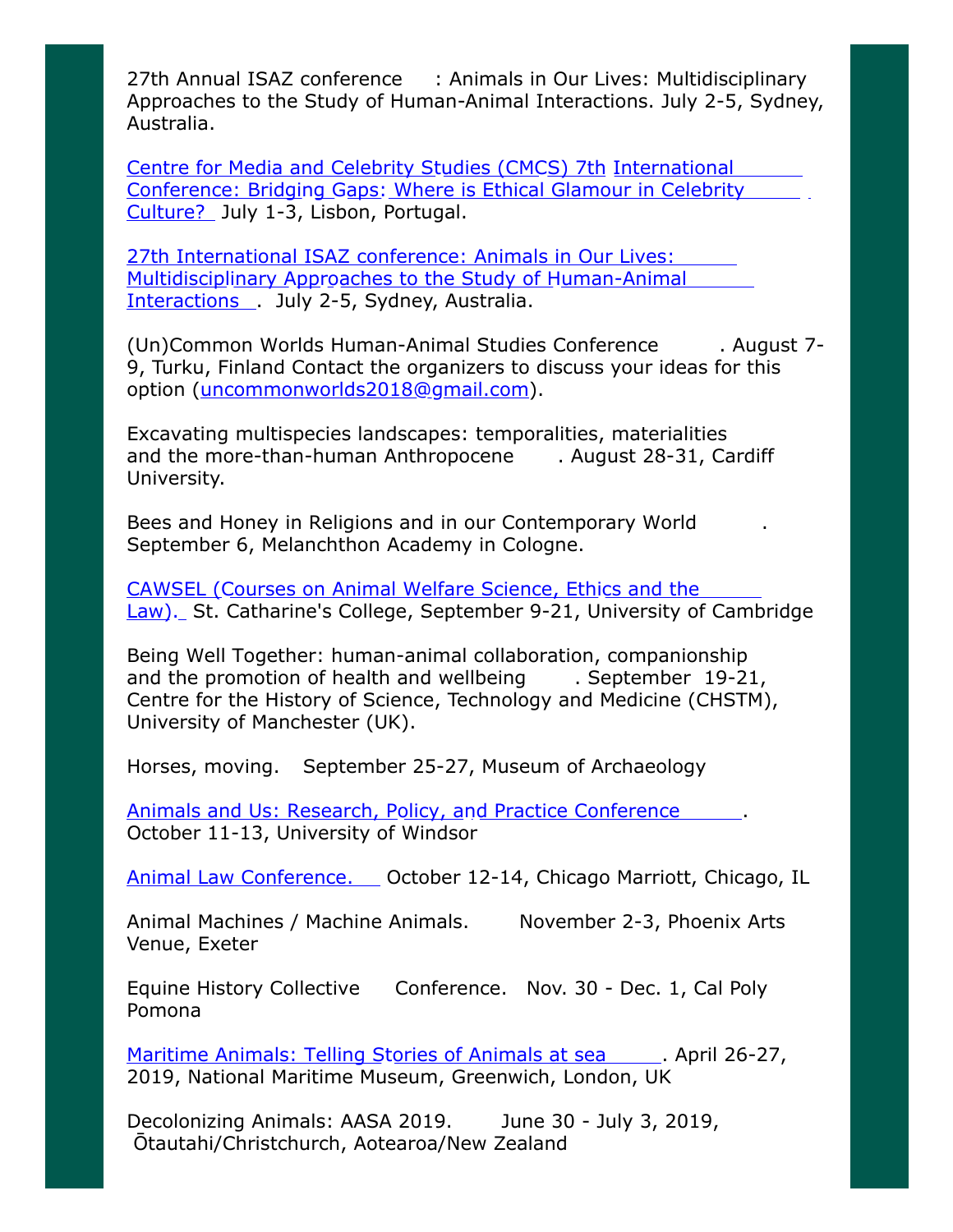Animal Machines / Machine Animals. November 2-3, Phoenix Arts Venue, Exeter. The organizers welcome papers that deal with the theme of 'Machine Animals / Animal Machines' in both contemporary and historical settings, and would especially like to see papers that address these issues from contexts outside the UK. Papers are welcomed from across animal studies, including disciplines such as (but not limited to) geography, anthropology, sociology, literary studies, art history, history, science and technology studies, ethology, psychology, behavioural sciences and ecology, bioscience/biomedical research. If you are interested in giving a paper addressing the topic from whatever disciplinary perspective please submit an abstract of no more than 200 words with a brief biography (also of no more than 200 words). Please send them to [R.Gorman@exeter.ac.uk](mailto:R.Gorman@exeter.ac.uk) and [G.f.Davies@exeter.ac.uk.](mailto:G.f.Davies@exeter.ac.uk) The deadline for abstracts is June 29 . Presentations will be 20 minutes long, and we hope to include work by individuals at different career stages. Sadly we have no money to support travel, accommodation or attendance costs. Meeting fees will be £25 for unwaged and £50 for waged attendees.

[Bees and Honey in Religions and in our Contemporary World.](http://abrahamisches-forum.de/) Sept. 6, 2018, Melanchthon Academy in Cologne . Bees and honey have long played a role in religious traditions and mythology around the world. For example, religions from Hinduism to the Yoruban religion use honey in offerings to gods. According to Greek mythology, Apollo's gift of prophecy was granted by bee-maidens. In Christianity, the bee symbolizes wisdom, for bees turn the dust of flowers into the gold of honey. The Prophet Muhamad recognized and recommended the healing properties of honey. Honey and apples are eaten together at the Jewish Rosh Hashanah as a wish for a sweet new year. The Promised Land in the Hebrew Bible is known as "a land flowing with milk and honey," a metaphor often repeated, most recently in a play tracing the path of refugees to Germany ( Dorthin wo Milch und Honig fließen by Rosi Ulrich). Now, these animals are dying out due to monoculture and pesticides. Should they disappear, we will lose a significant portion of our cultural and religious heritage as well as much of our nutritional base. This loss will have catastrophic consequences. This one-day conference will bring together religious scholars, historians, nature conservationists and activists for an intellectual 'cross-pollination' of ideas and provide us with a comprehensive understanding of what bees and honey have meant to us for millennia. Religious scholars and historians will explore the changing role, function, symbolism and use of bees and honey in religious traditions or historical epochs, exploring the significance of both to much broader cultural issues. This humanistic investigation will be complemented by scientific contributions that explain how bees live and behave. Finally, activists are invited to tell us what we can do to save the bees - and ourselves. The conference will take place on Thursday, Sept. 6, 2018, from 9 am to 5 pm, at the Melanchthon Academy in Cologne. It is part of the Religious Week of Nature Conservation in Cologne and its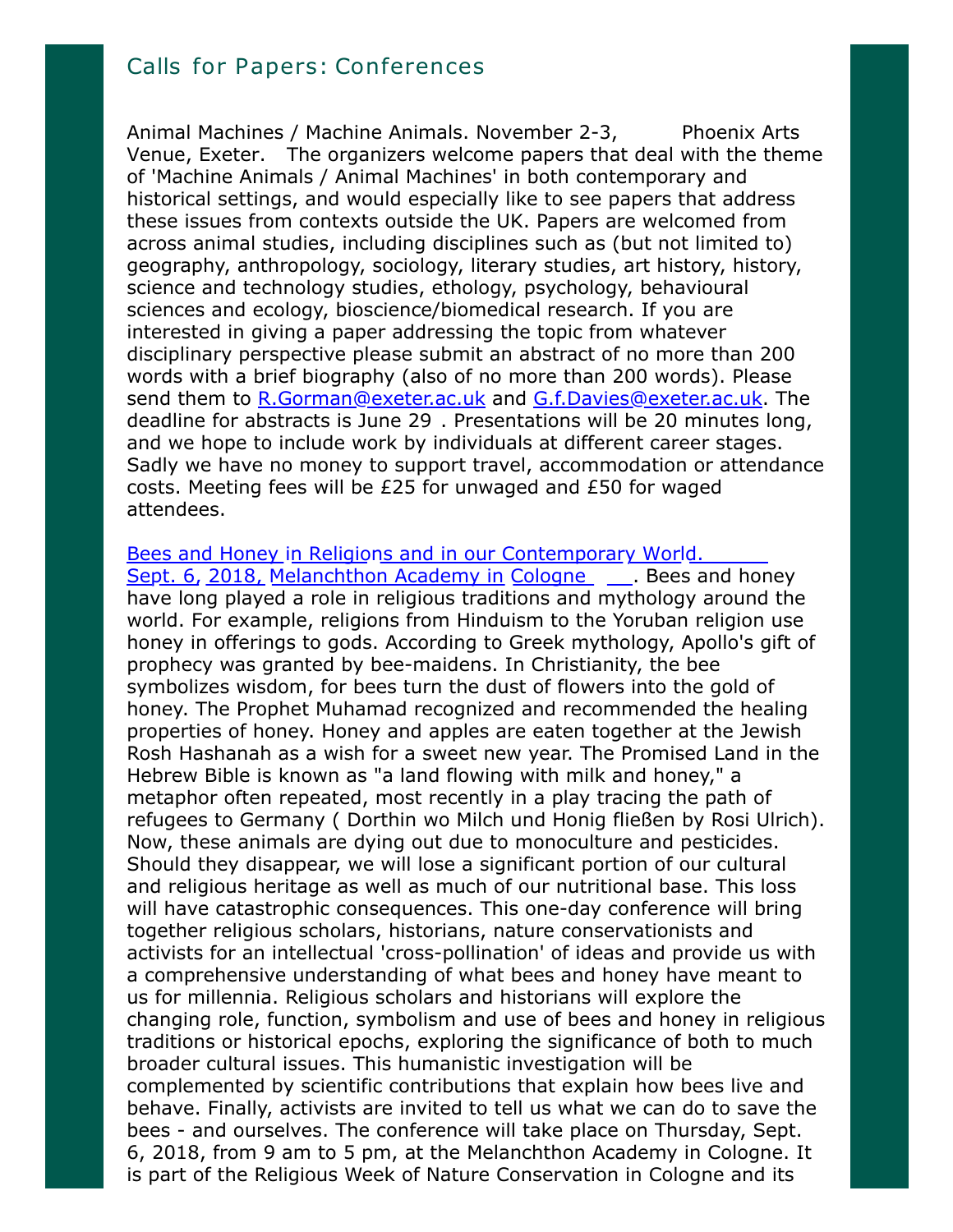Environs (Sept. 2-9, 2018). Please submit a 600-word abstract and selected literature list for a twenty-minute lecture by April 30 to Dr. [Carrie B. Dohe, Philipps University of Marburg, dohe@staff.uni](mailto:dohe@staff.uni-marburg.de)marburg.de.

[Animals and Us: Research, Policy, and Practice Conference.](http://www.uwindsor.ca/aipabuseresearchgroup/315/conference-animals-and-us)

October 11-13, University of Windsor . The one day pre-conference institute (October 11, 2018) will explore research, theory, and practice specific to the intersection of violence against animals and women within the context of domestic violence. A recently published survey of abused women residing in shelters across Canada found that 89% of respondents who had a pet with their abuser reported at least one form of threatened or enacted violence against their animal companion (Barrett, Fitzgerald, Stevenson, & Cheung, 2017). As such, service providers in both the animal welfare and domestic violence sectors have a vested interest in knowledge exchange to promote best practices to serve and protect abused women and their companion animals. Addressing the cooccurrence of animal abuse and woman abuse relies on cutting-edge research to document the scope and complexity of the issue, the development of sound social policy to guide program development, and the effective training of front line workers to identify and intervene in cases in which women and animals are at risk. This event will serve as a catalyst for critical discussions between researchers, scholars, antiviolence activists, and front line practitioners working with abused women and/or animals. The organizers invite paper, panel, workshop, and creative performances that address any topic within the broad areas of human-animal studies, (critical) animal studies, and anthrozoology within one of the broad sub-themes of (1) Research and Theory; (2) Policy; or (3) Practice. We also invite targeted submissions that specifically address the intersection of women and animal abuse for inclusion in the preconference institute. Individuals, groups, or panels are invited to submit an abstract (up to 500 words) outlining the focus of their presentation [and the conference sub-theme it addresses via our conference submission](https://scholar.uwindsor.ca/animalsandus) website. The names, affiliations, areas of interest, and contact details for all presenters is also required. All submissions will be peer reviewed. Deadline for submissions is midnight on May 15 .

Decolonizing Animals: AASA 2019, June 30th - July 3rd 2019, Ōtautahi/Christchurch, Aotearoa/New Zealand . The next biennial conference of the Australasian Animal Studies Association will be held in Ōtautahi / Christchurch, Aotearoa / New Zealand - a city and a country that embody the impacts of colonialism on human and nonhuman animals alike. Please send abstracts in the form of an email attachment (MS Word or compatible - not PDF please) containing

- · your name
- your institutional affiliation (if appropriate)
- · your proposed paper title and abstract (approximately 350 words)
- a brief autobiography (no more than 150 words)
- four keywords identifying the main themes of your paper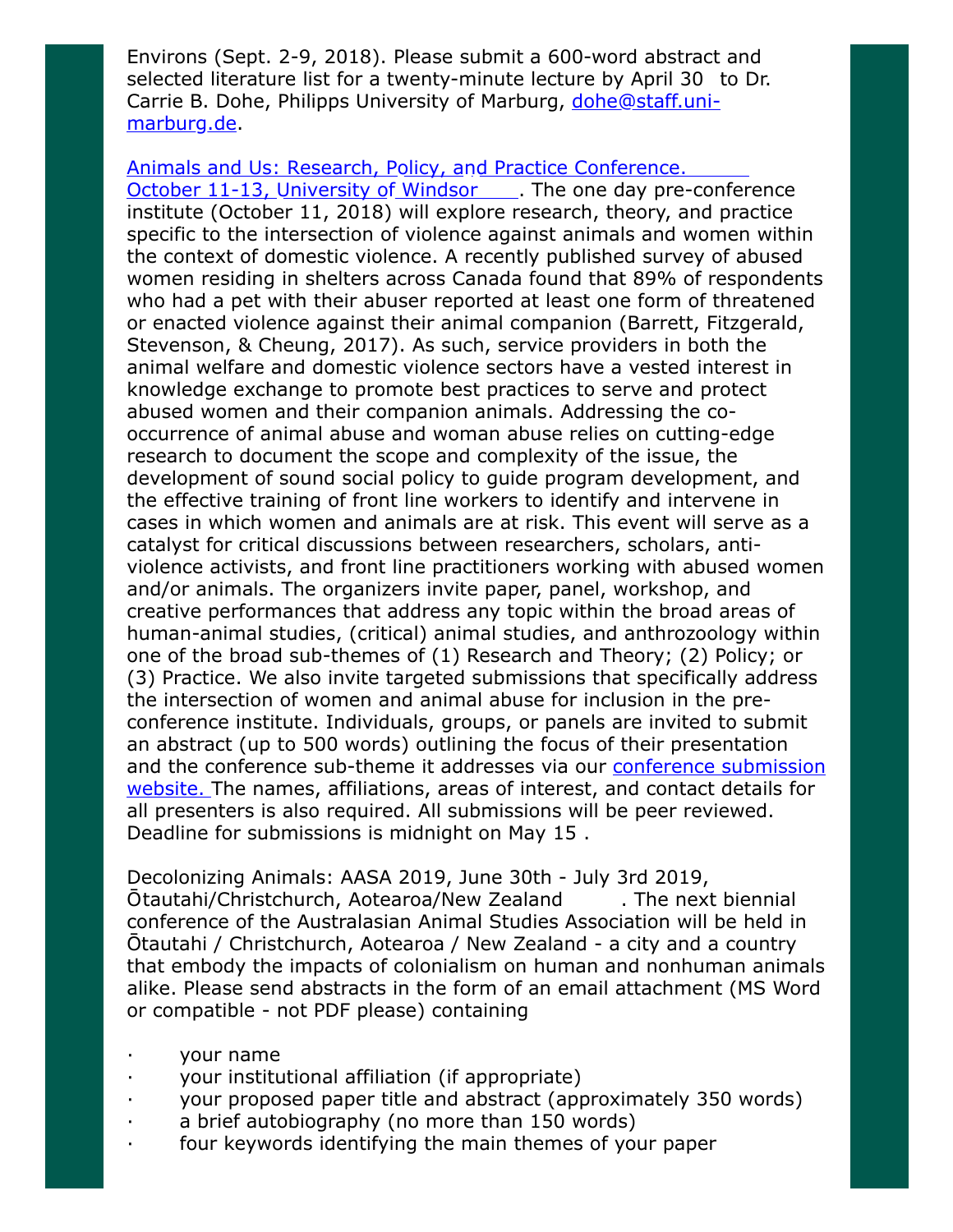to Associate Professor Annie Potts, AASA 2019 Conference Convenor, at [annie.potts@canterbury.ac.nz.](mailto:annie.potts@canterbury.ac.nz) Closing date for abstracts: September 30 .

The conference Horses, moving , seeks to address the movement and motility of horses from a wide array of perspectives, from prehistory until historical times. The Museum of Archaeology, University of Stavanger and the Høgskulen for landbruk og bygdeutvikling would like to invite you to "Horses, moving" a cross-disciplinary conference on the symbolism and relevance of horses in human societies throughout history, as well as the dynamics of human-horse interactions. The conference will take place at the Museum of Archaeology at September 25th-27th, 2018. Keynote speakers are professor Lynda Birke, University of Chester and professor Anita Maurstad, University of Tromsø. We would like to invite prospective participants to submit abstracts outlining their topic. Presentations may come from any field, archaeology, anthropology, ethnography, human geography, history, linguistics, folklore studies, equine studies or animal behavioral studies, to name but a few. Abstracts should be no more than 300 words and must be submitted by June 30. For further information or to submit an abstract, please contact Sean Dexter Denham, [sean.d.denham@uis.no.](mailto:sean.d.denham@uis.no)

[Maritime Animals: Telling Stories of Animals at Sea](https://research.kent.ac.uk/kentanimalhumanitiesnetwork/maritime-animals-conference/) ... April 26-27, 2019, National Maritime Museum, Greenwich, London, UK. The conference seeks to shed fresh light on maritime history by placing animals centre stage. Papers are sought which uncover all aspects of animals' involvements (and entanglements) with ships and their activities. For instance, what roles did animals play in famous maritime episodes? What were the experiences of animals on board ships, and to what extent is it possible to recover them? In what ways were managing, sharing with, and caring for, animals important concerns of ships' crews? What were the policies and procedures regarding keeping animals on board, and how did the presence of animals affect maritime practices? Moreover, the conference will explore the impact of sea-faring animals whether political, economic, cultural, or environmental - as maritime activities have knitted the world ever more closely together. What roles have animals played in colonial encounters and voyages of discovery, for instance? And how have animals functioned as cultural agents as well as commodities? Please send a short abstract (200-300 words) for a 20 minute paper to [Kaori Nagai](mailto:K.Nagai@kent.ac.uk) by May 15.

## Please Support our Human-Animal Studies Efforts

As you can see, there is a tremendous amount of activity and progress going on today in the field of human-animal studies, and we always invite your input and participation.

[Your donation](https://www.givedirect.org/donate/?cid=4552) to the Animals & Society Institute will enable us to continue to expand the field in many more ways and work in conjunction with others around the world who share these goals.